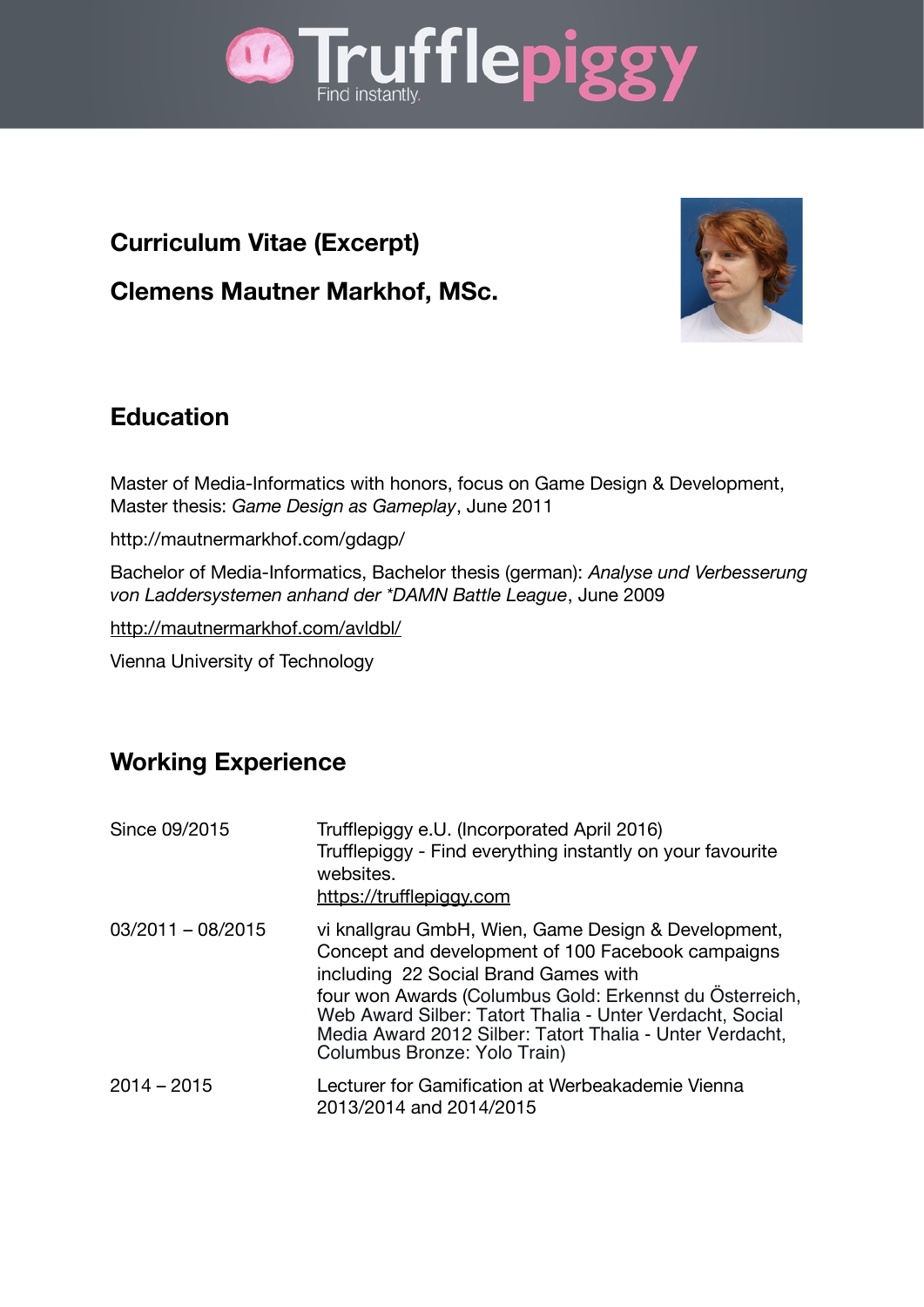# **Conferences**

| 2013 | Allfacebook Dev Con, Master 3 Facebook Social Gaming<br>Challenges, talk, 30 mins, Berlin<br>http://de.slideshare.net/fbmarket/master-3-facebook-<br>social-gaming-challenges              |
|------|--------------------------------------------------------------------------------------------------------------------------------------------------------------------------------------------|
| 2012 | Allfacebook Dev Con, Inside Social (Brand) Games, talk, 45<br>mins, Berlin<br>http://de.slideshare.net/fbmarket/inside-social-brand-<br>games-on-facebook-allfacebook-developer-conference |
| 2012 | Social Gaming Summit, Social Games 2015: Where to<br>now?, panel discussion, 30 mins., Berlin<br>http://www.mediabistro.com/events/socialgamingsummit/2<br>012/05/program_day2.asp#d2at430 |

## **Other Projects**

| 2010             | Logo design winner for the Human Computer Interaction<br>Group of the Vienna University of Technology via 99 designs<br>(anonymous).                                                                                                                                                                                                                    |
|------------------|---------------------------------------------------------------------------------------------------------------------------------------------------------------------------------------------------------------------------------------------------------------------------------------------------------------------------------------------------------|
|                  | https://99designs.at/logo-design/contests/logo-research-<br>group-vienna-university-technology-62907/overview                                                                                                                                                                                                                                           |
| $06/2000 - 2008$ | Founder of *DAMN, the worldwide largest Mac community<br>about tactical first person shooters(16M Pageviews/a via<br>Webalizer). Sponsored by GameSpy Networks, IGN, VISE.<br>Since 2008 inactive. Community building, founding of the<br>e-sports league *DAMN Battle League, mods programming,<br>and mods conversions from PC to Mac. www.damnr6.com |
| 2007             | Mosquito Ops, university project, 3D game with a self<br>developed engine for Mac and PC (99k+ downloads).<br>http://www.damnr6.com/mosquitoops/                                                                                                                                                                                                        |

# **Military Service**

09/2001 – 04/2002 Panzergrenadierbattalion 35, Grossmittel, with border deployment.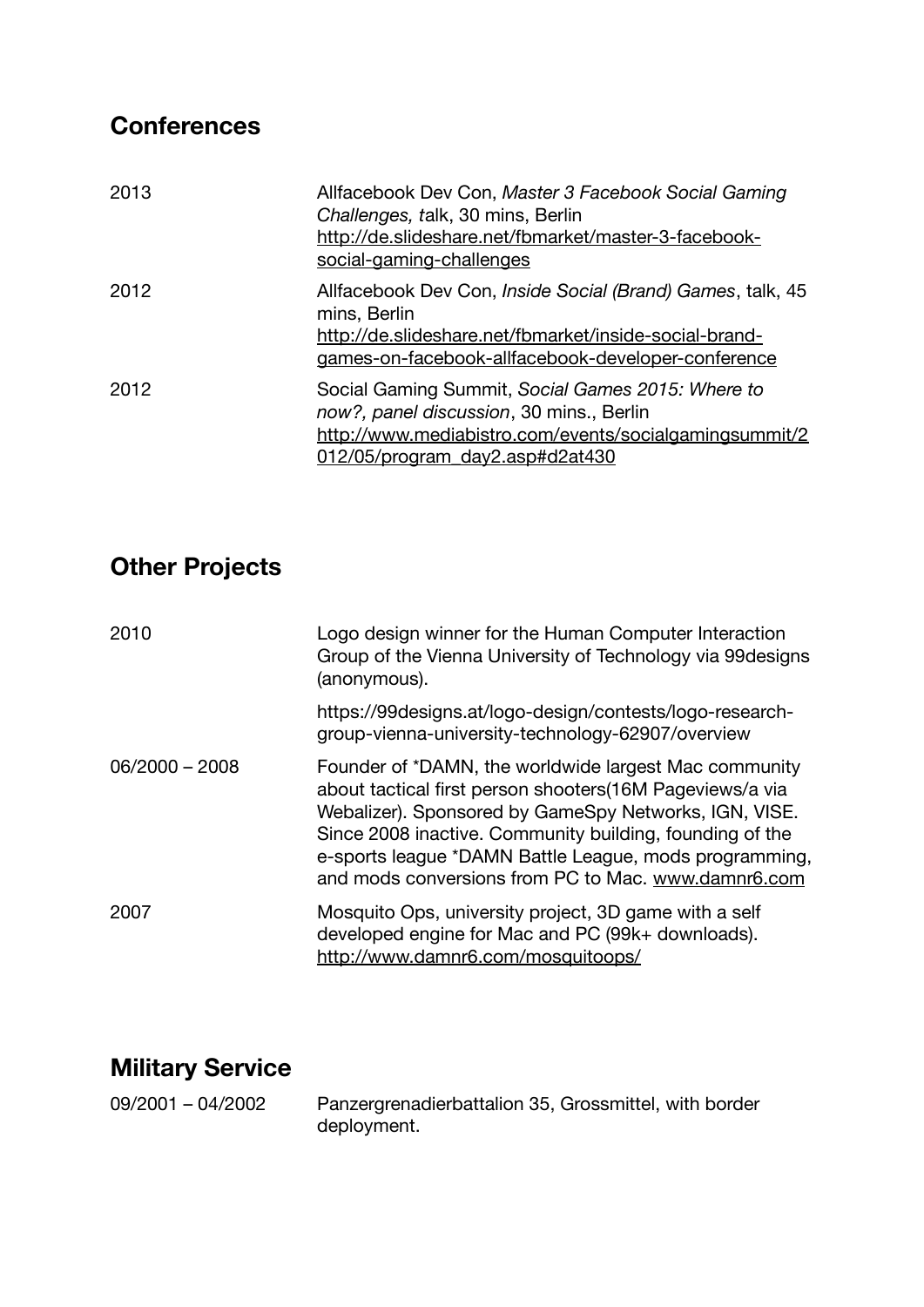#### **Ludography**

- 1. o2 #MoneyTree Das Kletterduell (Facebook + Microsite, 2015, vi knallgrau)
- 2. FinDu (Konzept, 2015, vi knallgrau)
- 3. YOLO Train (Facebook, 2014-2015, vi knallgrau)
- 4. Abenteuer SPAR (Facebook, 2014, vi knallgrau)
- 5. SPAR Schneeballschlacht (Facebook, 2013, 2015, vi knallgrau)
- 6. Opel XMAS (Facebook, 2013, vi knallgrau)
- 7. Manner Winterfreude (Facebook + Microsite, 2013, vi knallgrau)
- 8. Gösser Erkennst du Österreich (Konzept, Facebook, 2013 + 2015, vi knallgrau)
- 9. Netzclub rrringo! reloaded (Facebook, 2013, vi knallgrau)
- 10.Lyoness Coin Rush (Facebook, 2013, vi knallgrau)
- 11.Disney Ralph teilt aus! (Facebook, 2012, vi knallgrau)
- 12.Henkel Lifetimes Bratapfel-Post (Facebook, 2012, vi knallgrau)
- 13.Netzclub rrringo! (Konzept, Facebook, 2012, vi knallgrau)
- 14.Bank Austria Unicredit Glückspresse (Facebook, 2012, vi knallgrau)
- 15.Tatort Thalia Unter Verdacht (Facebook, 2012, vi knallgrau)
- 16.Henkel Lifetimes Mein kleiner, feiner Putzsalon (Facebook, 2012, vi knallgrau)
- 17.Henkel Lifetimes Apfel-Post (Facebook, 2012, vi knallgrau)
- 18.Thalia Oster-SucherEi (Facebook, 2012, vi knallgrau)
- 19.SPAR Veggie Game (Facebook, 2012, vi knallgrau)
- 20.Bank Austria Wackel-Weihnachtsbaum (Facebook, 2011, vi knallgrau)
- 21.Bank Austria Glücks-Kafee-Automat (Facebook, 2011-2012, vi knallgrau)
- 22.Tatort Thalia (Facebook, 2011, vi knallgrau)
- 23.Bank Austria Klick dir dein Ticket (Facebook, 2011 2012, vi knallgrau)
- 24.Schatzmeister (Browser + Facebook, 2010-2011, TU Wien Diplomarbeits-Prototyp)
- 25.The Typing League (Browser, 2008, TU Wien Game Design VU)
- 26.Battle Snake (Brettspiel, 2008, TU Wien Game Design VU)
- 27.Mosquito Ops (Mac & PC, 2007, TU Wien Computergraphik 2,3 LU)
- 28.Hunter (Browser, 2005, TU Wien Multimedia 2 LU)
- 29.\*DAMN Battle League Final Map Pack (Ghost Recon Total Conversion Mod, 2005, \*DAMN)
- 30. Inofficial Ghost Recon Island Thunder PC to Mac Port (Ghost Recon Expansion Pack, 2003, \*DAMN)
- 31. Inofficial Rogue Spear Covert Ops PC to Mac Port (Rogue Spear Expansion Pack, 2002, \*DAMN)
- 32. Inoffical Roque Spear Take Down PC to Mac Port (Roque Spear Expansion Pack – Korea Only, 2002, \*DAMN)
- 33. Inofficial Rogue Spear Black Thorn PC to Mac Port (Rogue Spear Expansion Pack, 2002, \*DAMN)
- 34.Mauti's Maps for UO & Rogue Spear Demo Add On (Rogue Spear Map Pack, 2002, \*DAMN)
- 35.Planet of the Apes (Rainbow Six Total Conversion Mod, 2001 \*DAMN)
- 36.Rainbow Six Never Dies (Rainbow Six Total Conversion Mod, 2001, \*DAMN)
- 37.Mauti's Hellfire (Rainbow Six Total Conversion Mod, 2000, \*DAMN)
- 38.Mauti's Map Pack (Rainbow Six Map Pack, 2000, \*DAMN)